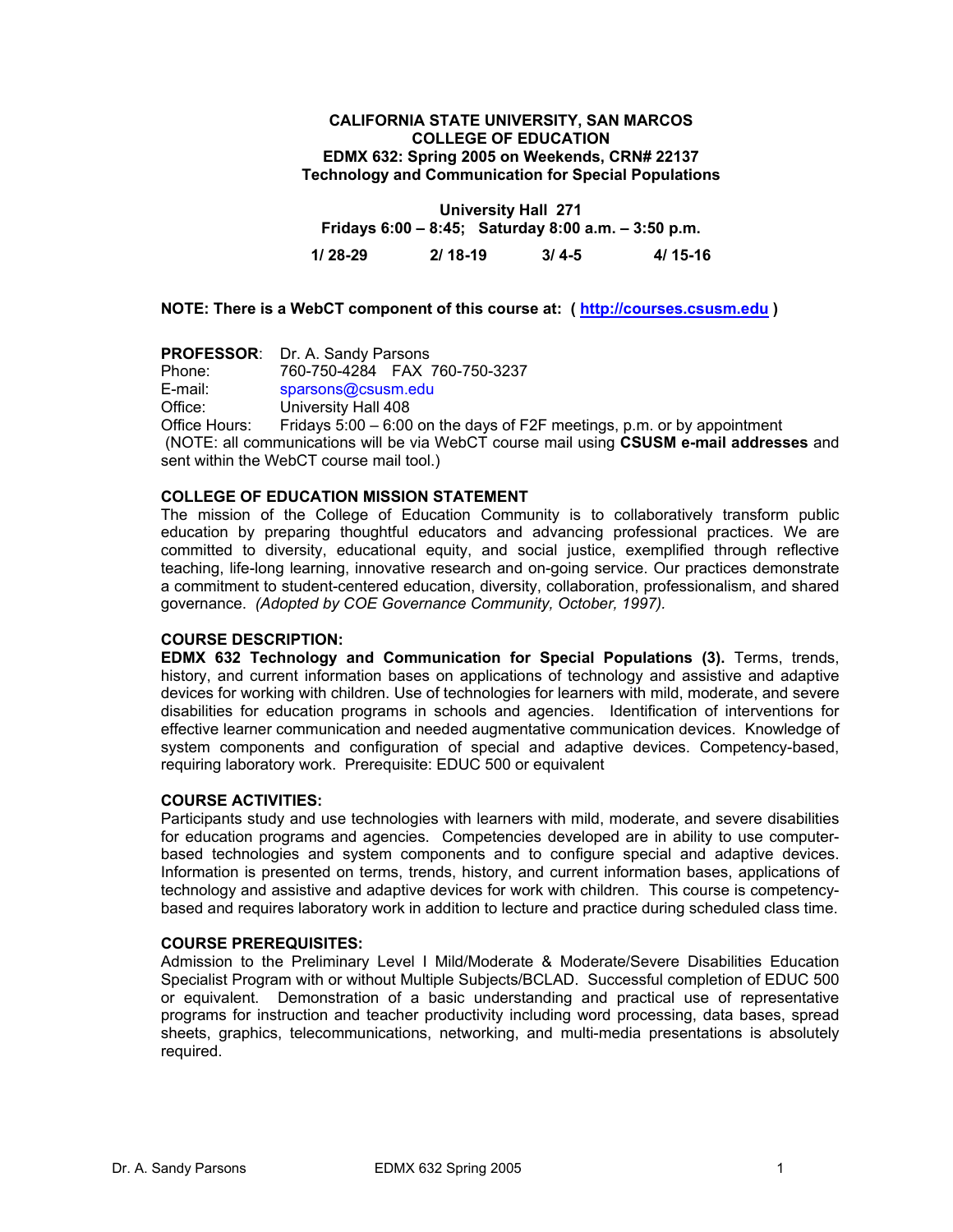#### **REQUIRED TEXT AND MATERIALS:**

 Alliance for Technology Access (ATA) (2005). *Computer resources for people with disabilities:*  A guide to assistive technologies, tools and resources for people of all ages. (4<sup>th</sup> Edition). The Alliance for Technology Access. Hunter House Publishers, Alameda, CA.

*AT Quick Wheel:* The AT Quick Wheel can be purchased from the Council for Exceptional Children (CEC) for \$7.95. To order, please call CEC at 888-232-7733 (Toll Free) or 866-915-5000 (TTY Toll Free) and request product number #P5550 for a single order. You may also email CEC with your inquires on how to purchase the AT Quick Wheel at service@cec.sped.org or online at: http://www.ideapractices.org/resources/tam/index.html

#### **Maltby/Parsons 2005: Bound Reader, available at Copy Serve in San Marcos**

The Bound Reader, available at Copy Serve in San Marcos. (760) 599-9823, 754 South Rancho Santa Fe Blvd. Enter the first driveway off San Marcos Blvd. just west of Rancho Santa Fe Rd. and the Citibank, turn right in this drive and make an immediate left. The store faces San Marcos Blvd.

#### **Supplies Required:**

University print card. You will be required to submit hard print copies of lab assignments printed in the lab. You may purchase this in Academic Hall 202. *This is a requirement*.

One 2" – three ring binder (small photo alum with stiff spine to use in the Mouse House lab. A zip disk or USB/flash drive for storage of documents. This lab does not have 3.5" drives!

We suggest you get together in teams to gather or purchase these materials to share.

 Velcro tabs or strips (self adhesive type) Hot Glue sticks (small or large) Hot glue gun (bring to share, not required to purchase) 4 small household soft sponges Double-sided sticky tape or carpet tape (small amount) **Scissors** 

# **AUTHORIZATION TO TEACH ENGLISH LEARNERS**

This credential program has been specifically designed to prepare teachers for the diversity of languages often encountered in California public school classrooms. The authorization to teach English learners is met through the infusion of content and experiences within the credential program, as well as additional coursework. Students successfully completing this program receive a credential with authorization to teach English learners.

*(Approved by CCTC in SB 2042 Program Standards, August 02)*

### **TEACHER PERFORMANCE EXPECTATION (TPE) COMPETENCIES**

The course objectives, assignments, and assessments have been aligned with the CTC standards for Special Education Credential. This course is designed to help teachers seeking a California teaching credential to develop the skills, knowledge, and attitudes necessary to assist schools and district in implementing effective programs for all students. The successful candidate will be able to merge theory and practice in order to realize a comprehensive and extensive educational program for all students. You will be required to formally address several TPEs in this course (to be handed out in class).

### **COLLEGE OF EDUCATION ATTENDANCE POLICY**

Due to the dynamic and interactive nature of courses in the College of Education, all students are expected to attend all classes and participate actively. At a minimum, students must attend more than 80% of class time, or s/he may not receive a passing grade for the course at the discretion of the instructor. Individual instructors may adopt more stringent attendance requirements. Should the student have extenuating circumstances, s/he should contact the instructor as soon as possible. *(Adopted by the COE Governance Community, December, 1997).* Students arriving late, leaving class early, or coming back late from breaks will lose participation points. For weekend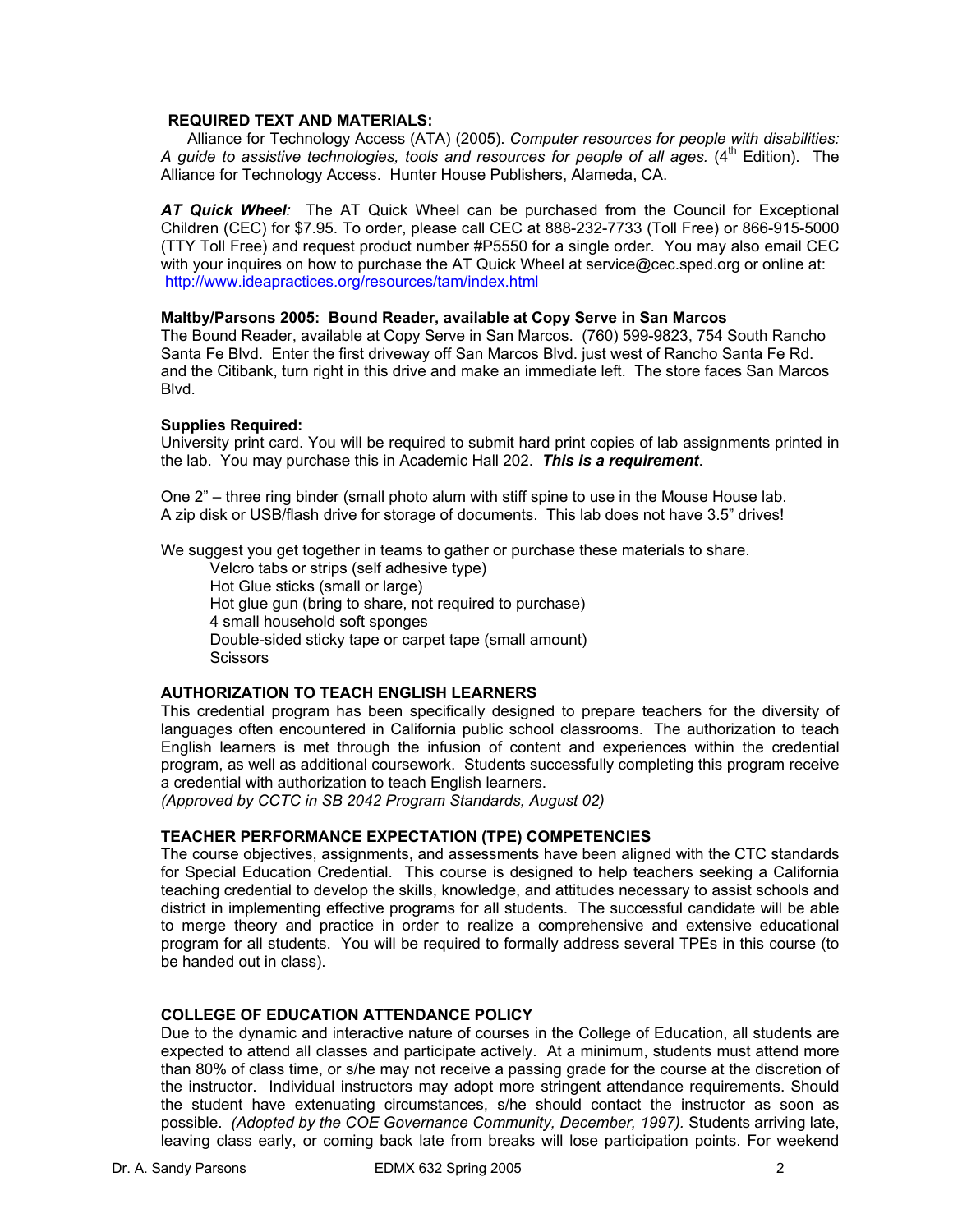classes, the "lunch break" is only 30 minutes, bring your snacks and lunch with you to have outside of the tech lab. Remember: NO FOOD OR DRINKS IN THE COMPUTER LABS AT ANY TIME! Participation points will be deducted for food and drink in the lab at any time.

#### **Weekend Courses:**

**You may not miss more than weekend component and receive a grade of A. You may not miss one full Saturday and receive a passing grade. Weekend courses are VERY intense and strict attendance and fulfillment of all requirements is required to receive credit for the course. NO MAKEUPS! (a component = Friday night, Saturday a.m., or Saturday p.m. session).** 

**ASSIGNMENT POLICY**: Each assignment is due at the beginning of class on the date indicated on the syllabus. All work must be submitted to the professor in **hard copy format**. Students are required to keep a copy of all work (including lab assignments requiring papers and responses) in case any work becomes lost. Burden of proof of assignment completion is upon the student.

**MISSED LABS**: Students may (with consent of the professor) make up the lab work and submit the lab sheet. However, less than full points will be awarded as the student has missed the professor's instruction and supervised in-class group work with peers.

**Note**: If you have extraordinary circumstances in your life which will impact upon your attendance or assignments, please let us know. If you have any questions or concerns, please contact the instructor.

Plagiarism of any type will result in a failing grade. Students making unauthorized copies of copyrighted microcomputer software will receive a failing grade.

#### **All proof of work accomplished is the responsibility of the student.**

It is strongly advised that students keep up with the assignments from week to week.

#### **STUDENTS WITH DISABILITIES REQUIRING REASONABLE ACCOMMODATIONS**

Students must be approved for services by providing appropriate and recent documentation to the Office of Disable Student Services (DSS). This office is located in Craven Hall 5205, and can be contacted by phone at (760) 750-4905, or TTY (760) 750-4909. Students authorized by DSS to receive reasonable accommodations should meet with their instructor during office hours or, in order to ensure confidentiality, in a more private setting.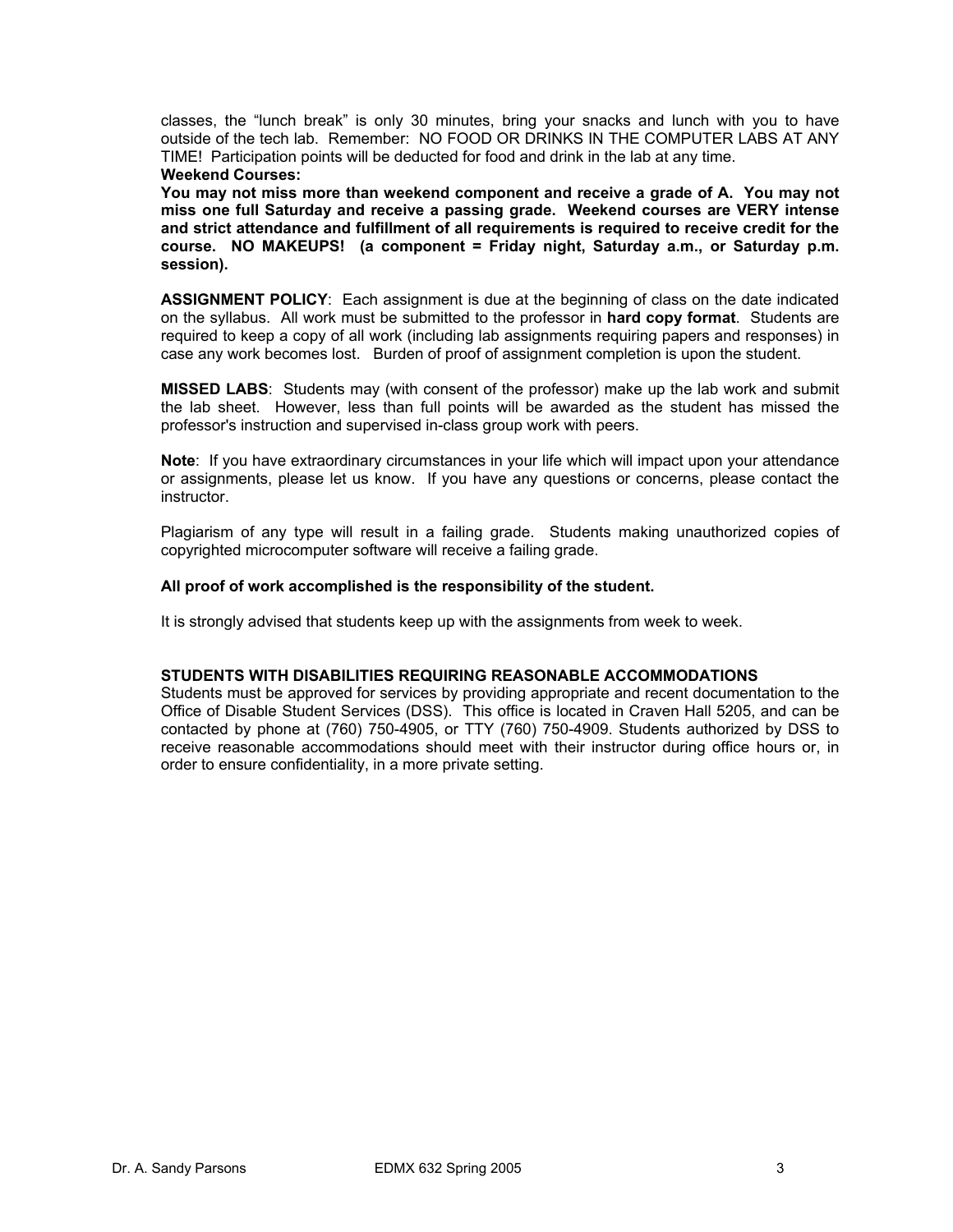# **SPECIAL EDUCATION SPECIALIST CREDENTIALS:**

# **CTC Level 1 Standards and Levels of Competence:**

The following table indicates the CTC Level I standards and level of competence addressed by EDMX 632 and the level (i.e., knowledge, application) at which each standard is demonstrated.

| M/M/S | M/M/S | M/M/S | M/M/S | M/M/S | M/M/S | M/M/S | M/M/S | M/M/S | M/M/S |
|-------|-------|-------|-------|-------|-------|-------|-------|-------|-------|
| 10    |       | 15    |       | 22    | 23    | 24    | 25    | 26    | - 27  |
| K/A   | K/A   | K/A   | K/A   | K/A   | K/A   | Α     | K/A   | K/A   | K/A   |

# **Table of CTC Level I Standards and Levels of Competence**

# **Key to Table Standards and Areas of Certification**:

10 Professional, legal and ethical practices

- 12 Educating diverse learners with disabilities
- 15 Managing learning environments
- 17 Assessment, curriculum, and instruction
- 22 Assessment and evaluation of students
- 23 Planning and implementing curriculum and instruction
- 24 Positive behavior support
- 25M/M Characteristics and needs of individuals with mild to moderate disabilities
- 25M/S Communication and Social Networks
- 26 Curriculum
- 27 Movement, mobility, sensory and specialized health care
- **M/M/S** = Common Mild/ Moderate and Moderate/Severe Education Specialist Competency
- **M/M** = = Mild/Moderate Education Specialist Competency
- **M/S** = Moderate/Severe Education Specialist Competency<br>**K** = Competence at **knowledge** level
- **F**  $\epsilon$  **Competence at knowledge** level
- **A** = Competence at **application** level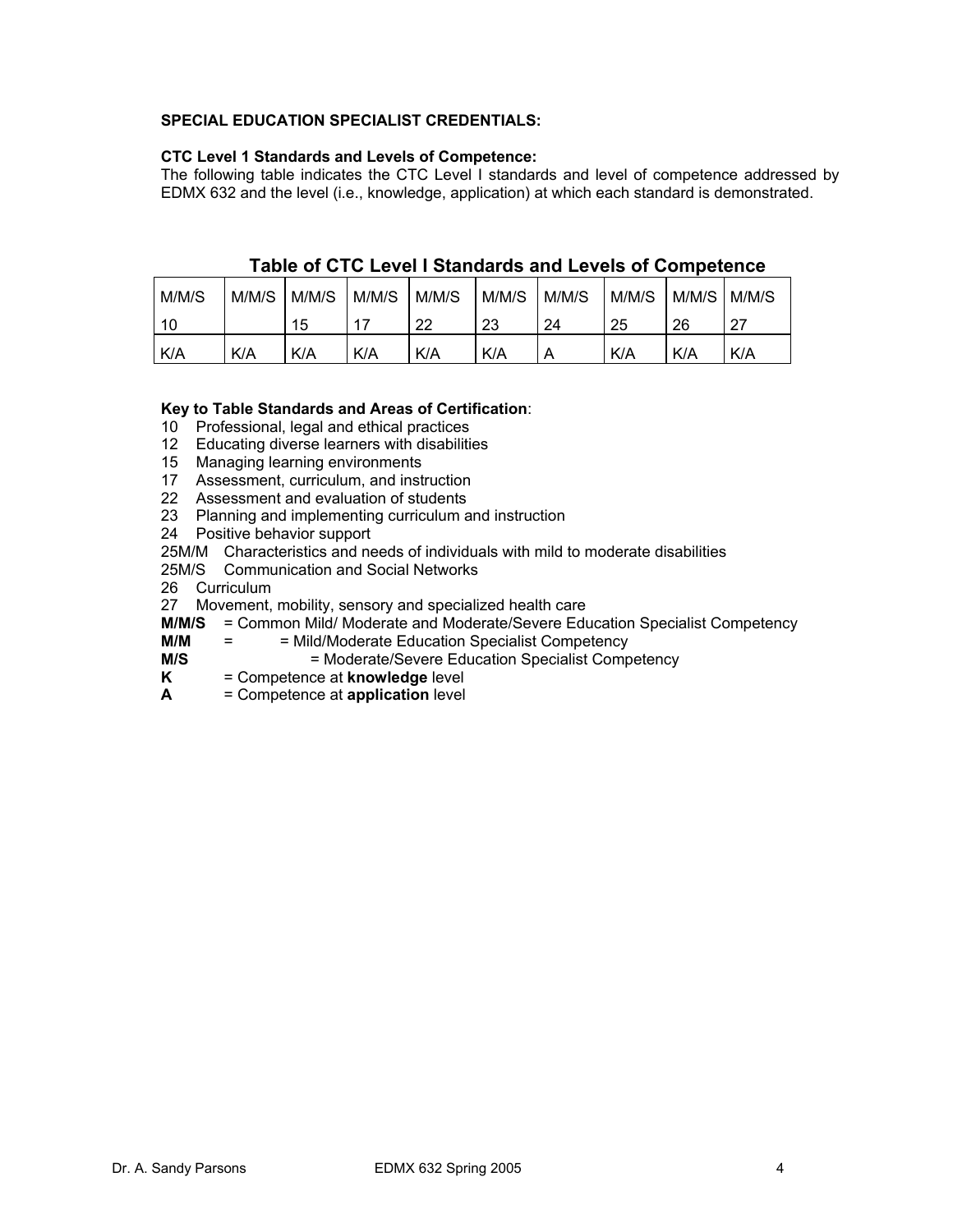**COURSE OBJECTIVES:** Upon completion of this course, students will be able to:

- 1. Identify terms, concepts, historical events and trends in the use of technology in general and special education programs.
- 2. Demonstrate an understanding of national state and local laws, policies and procedures relating to technology and learners with special learning needs.
- 3. Identify learner characteristics and needs for the purpose of technology evaluations.
- 4. Become familiar with and able to utilize telecommunications, electronic databases, reference systems and networks to access information in regular and special education.
- 5. Identify for selection and use various resource agencies at national, state and local levels for improving the use of technology in the classroom to effect needed modification and adaptation of the learning environment for large and small group instruction.
- 6. Evaluate microcomputer software for its potential usefulness including possible adaptations and modification to the educational environment and/or devices for improving education programs for learners.
- 7. Plan for the practical application for instructional use of computers; select, evaluate and use educational hardware and software, and design classrooms for the use of computer assisted instruction for various groups of learners.
- 8. Become familiar and utilize telecommunication and utility programs to access information bases in regular and special education through Internet use.
- 9. Plan the use of technology that can be used to assist/enable persons with physical disabilities in approaching the learning process and environment.
- 10. Explain how to evaluate the effectiveness of technology applications and devices for individual learners in special education programs.
- 11. Acquire competencies in configuring and using adaptive devices
- 12. Acquire competencies in configuring and using specialized software such as: Write Outloud© (talking word processor) My Own Bookshelf© IntelliTallk II© (talking word processor) Co: Writer© Boardmaker© (picture communication boards) IntelliMathics ©

### **Topics**:

- \* Use of computer-based assistive technologies, and system components
- \* Configurations of system components to support peripherals
- \* Terms, concepts, history and trends in assistive technology
- \* Software selection and evaluation for individual learners with special needs
- \* Planning use of technology for exceptional learners
- \* Use of alternative input/output devices
- \* Computer assisted instruction
- \* Use of computer-based technology within appropriate subject areas and grade levels
- \* Enhancement of problem solving skills, critical thinking skills, and creative processes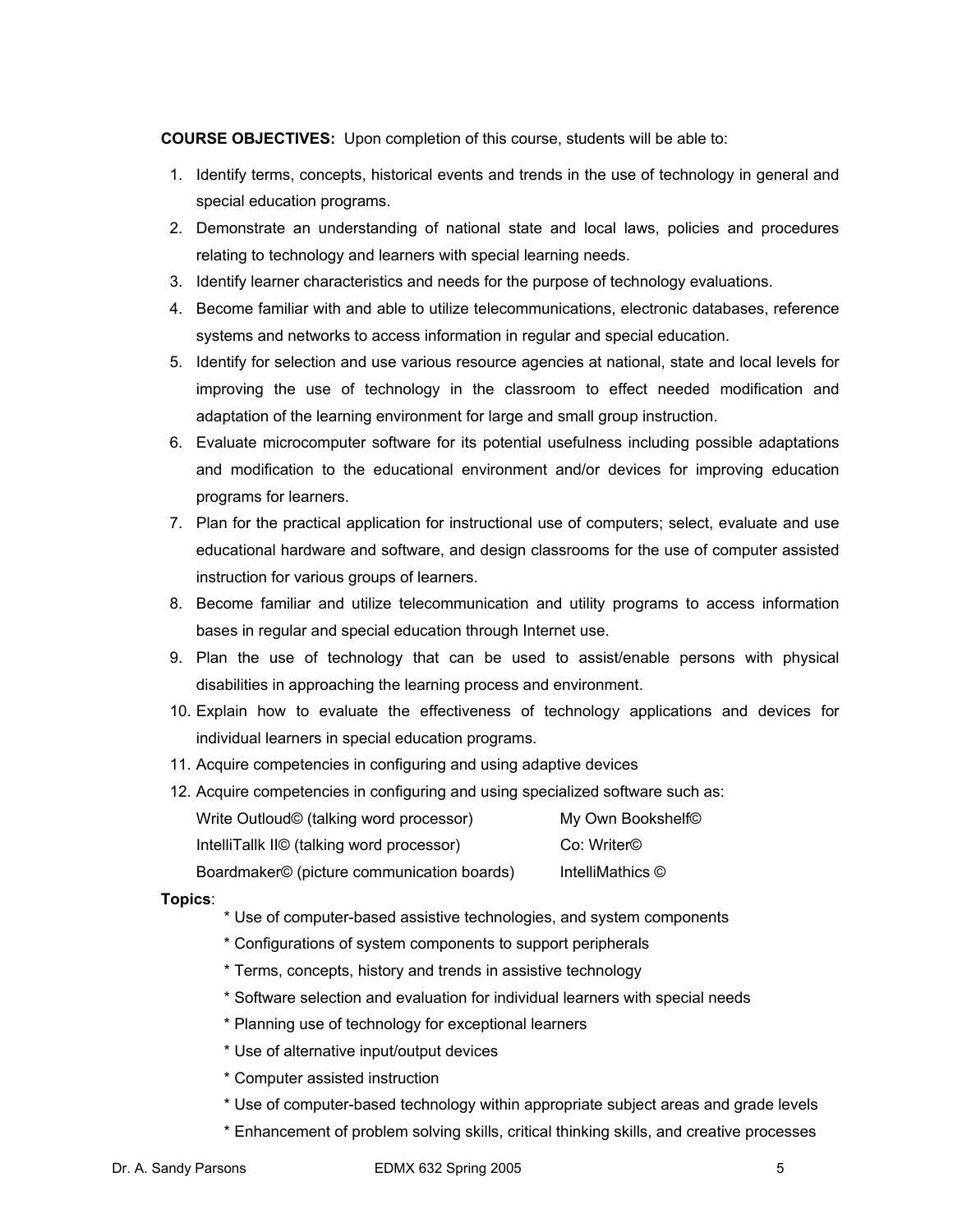- \* Integration of computer-based applications into instruction in regular and special
- \* Education classrooms.
- \* Use of the internet as a multifaceted education tool
- \* On-line research:
- \* Education/special education sites
- \* Curriculum, lesson plans, and other education materials.
- \* Use of IntelliTools™ Software and IntelliKeys™ keyboards for education

# **COURSE REQUIREMENTS**

| *Collaboration/Participation<br>12 session at 10 points each              | 120 | (be sure to sign in each class section)               |
|---------------------------------------------------------------------------|-----|-------------------------------------------------------|
| session                                                                   |     |                                                       |
| Lab Assignments<br>$(12 \text{ } \textcircled{2} 10 \text{ points each})$ | 120 | (be sure to turn in your lab sheet for lab<br>points) |
| <b>Standards Based Curriculum</b><br>Project and Paper (Pairs/Trios)      | 60  |                                                       |
| Presentation of Project by entire<br>group                                | 15  |                                                       |
| Vendor Project (Individual)                                               | 50  |                                                       |
| Reading Reflections (4 @ 25<br>points each)                               | 100 | (Formats will be provided)                            |
| Web CT assignments (30 points<br>per session)                             | 90  |                                                       |
| <b>TOTAL POINTS</b>                                                       | 555 |                                                       |

# **ASSIGNMENT DESCRIPTIONS AND POINTS FOR MEETING COURSE OBJECTIVES:**

### **\*Collaboration and Participation: (12 class sessions @ 10 points each = 120 points)**

For each class, points will be assigned for cooperation, flexibility, and participation in the labs. Please note the very strict COE attendance policy. You may not miss more than weekend component and receive a grade of A. You may not miss one full Saturday and receive a passing grade. Weekend courses are VERY intense and strict attendance and fulfillment of all requirements is required to receive credit for the course. NO MAKEUPS! Please see the attendance policy statements at the beginning of the syllabus.

**Absolutely no food or drink is allowed in the lab at any time.** This is a University policy. Please keep all snack and water bottles in your back packs or under the tables. Points will be deducted for food or drink in the lab

# **\*Lab work in class and required lab work sheets: (12 @ 10 points each) = 120 points)**

There will be a lab activity which requires in-class work and a lab sheet for each class day. Be sure to get the lab sheet from the instructor each class day, do the work, fill it out, and return it to the instructor to get the full points. Missed labs may be made up with the consent of the instructor, but not for full points. In cases of absence, see the instructor. Be sure to read the COE attendance policy.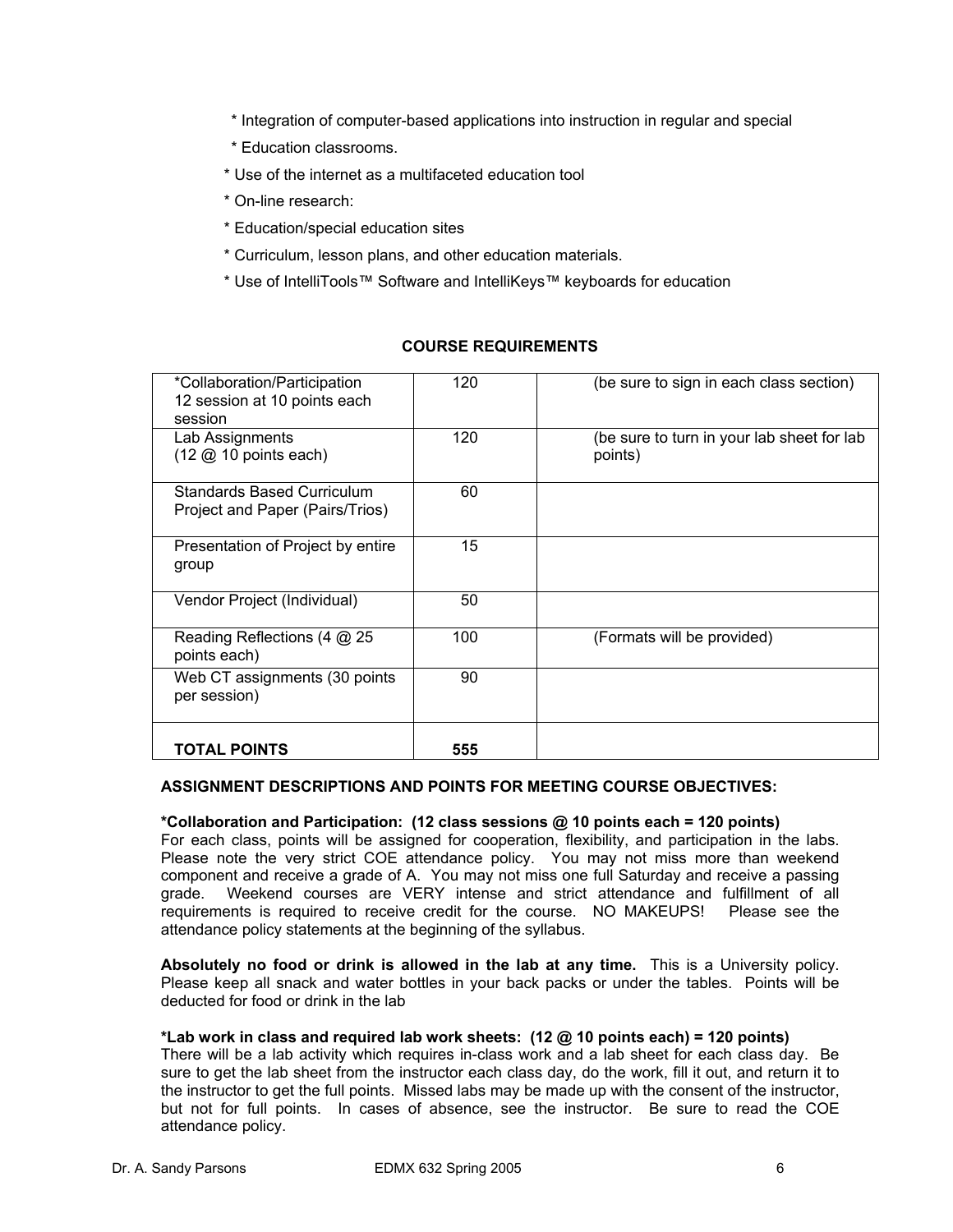**MISSED LABS**: Students may (with consent of the professor) make up the lab work and submit the lab sheet. However, less than full points will be awarded as the student has missed the professor's instruction and supervised in-class group work with peers.

#### **Examples of Labs:**

Switch/software lab Software evaluation lab Web evaluation lab Make it take is low tech lab

#### **Policies for Lab Use:**

#### **Absolutely no food or drink in the lab**,

Store all equipment and clean up lab before leaving class, Assure that every one in the group participates in the lab work Respect for the instructors and guest speakers Respect for fellow classmates Arrival on time to class, return from breaks, Staying for the full class period

#### **\*Standards Based Curriculum Project and Paper (60) with Presentation (15) (Groups of 2 or 3, for a total of 75 points)**

Team creation of standards based lesson, software and class presentation. The format included in bound reader.

**\*Vendor Project (Individual, 50 points).** Each student will be required to contact vendors and research assistive technologies in one specified area. Student will submit a paper based upon this review. (Format included in bound reader).

# **\*Reading Reflections: (Individual, 4 @ 25 points each = 100 points total)**

Reading reflections will be based on text readings. Format/prompts are found in your bound reader.

**\*All assignments are due on the date stated on the course schedule. All late assignments will be accepted only at discretion of the instructor and will receive late point deductions.**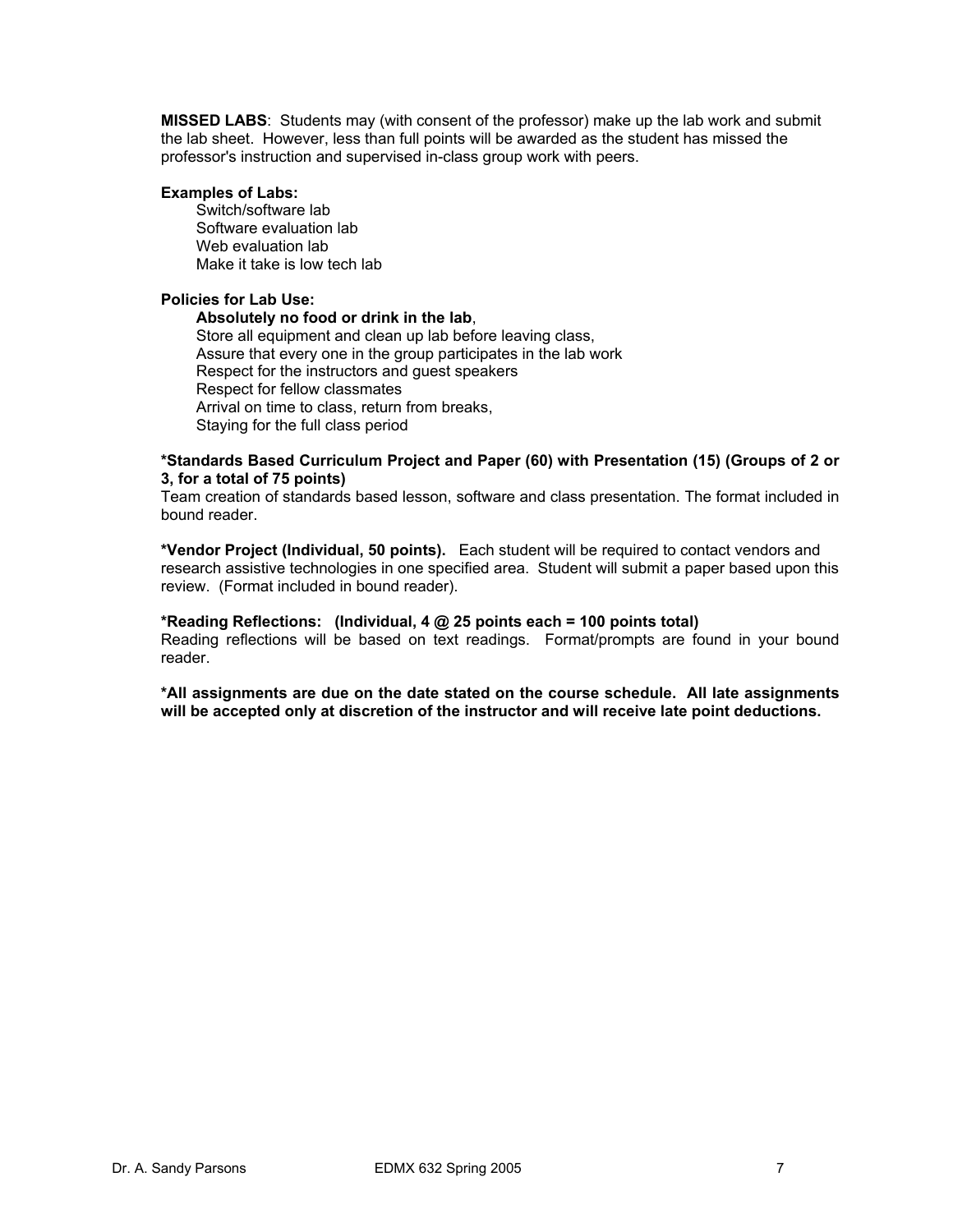# **GRADING STANDARDS:**

Points will be totaled for all assignments and percentages will be calculated. Grades are then computed according to the following scale:

### **GRADING SCALE: (represents percentages of total points)**

| $93 - 100 = A$ | $90 - 92 = A -$ | $87 - 89 = B +$ |
|----------------|-----------------|-----------------|
| $83 - 86 = B$  | $80 - 82 = B -$ | 77 - 79 = C+    |

Points below 79 = F (grade of C+ or better required to count course on the credential program)

### **Grading Rubrics: Criteria for Grading Assignments:**

A (93%) Outstanding work on assignment, excellent syntheses of information and experiences, great insight and application, and excellent writing,

B (83%) Completion of assignment in good form with good syntheses and application of information and experiences, writing is good,

C (73%) Completion of assignment, adequate effort, adequate synthesis of information and application of information and experiences, writing is adequate.

#### **Criteria for Grading the Course:**

A (93%) Outstanding work on all assignments, excellent syntheses of information and experiences

B (83%) Completion of all assignments in good form with adequate syntheses of information and experiences

C (73%) Completion of all assignments, minimum effort, minimal synthesis of information and experiences.

#### **Criteria for Grading Participation, and Attendance Requirements**:

Participation points will be assigned on the following criteria: collaborative cooperation in all labs, classes, and group assignments; enthusiasm for the content and activities; respect for the speakers; patience and flexibility with the technology; appropriate use of the lab, hardware and software. Respect for the lab environment and equipment, e.g. absolutely not food or drink in the lab.

 Please note the very strict COE attendance policy. You may not miss more than weekend component and receive a grade of A. You may not miss one full Saturday and receive a passing grade. Weekend courses are VERY intense and strict attendance and fulfillment of all requirements is required to receive credit for the course. NO MAKEUPS!

#### **ALL UNIVERSITY WRITING REQUIREMENT**

Every course at the university must have a writing requirement of at least 2500 words. In EDMX 632, this requirement is met via Standards Based Curriculum Project and Paper, the Vendor Project, the Reading Reflections, and the Web CT discussion board work.

# **CAL STATE SAN MARCOS ACADEMIC HONESTY POLICY**

"Students will be expected to adhere to standards of academic honesty and integrity, as outlined in the Student Academic Honesty Policy. All written work and oral assignments must be original work. All ideas/materials that are borrowed from other sources must have appropriate references to the original sources. Any quoted material should give credit to the source and be punctuated with quotation marks.

Students are responsible for honest completion of their work including examinations. There will be no tolerance for infractions. If you believe there has been an infraction by someone in the class, please bring it to the instructor's attention. The instructor reserves the right to discipline any student for academic dishonesty in accordance with the general rules and regulations of the university. Disciplinary action may include the lowering of grades and/or the assignment of a failing grade for an exam, assignment, or the class as a whole."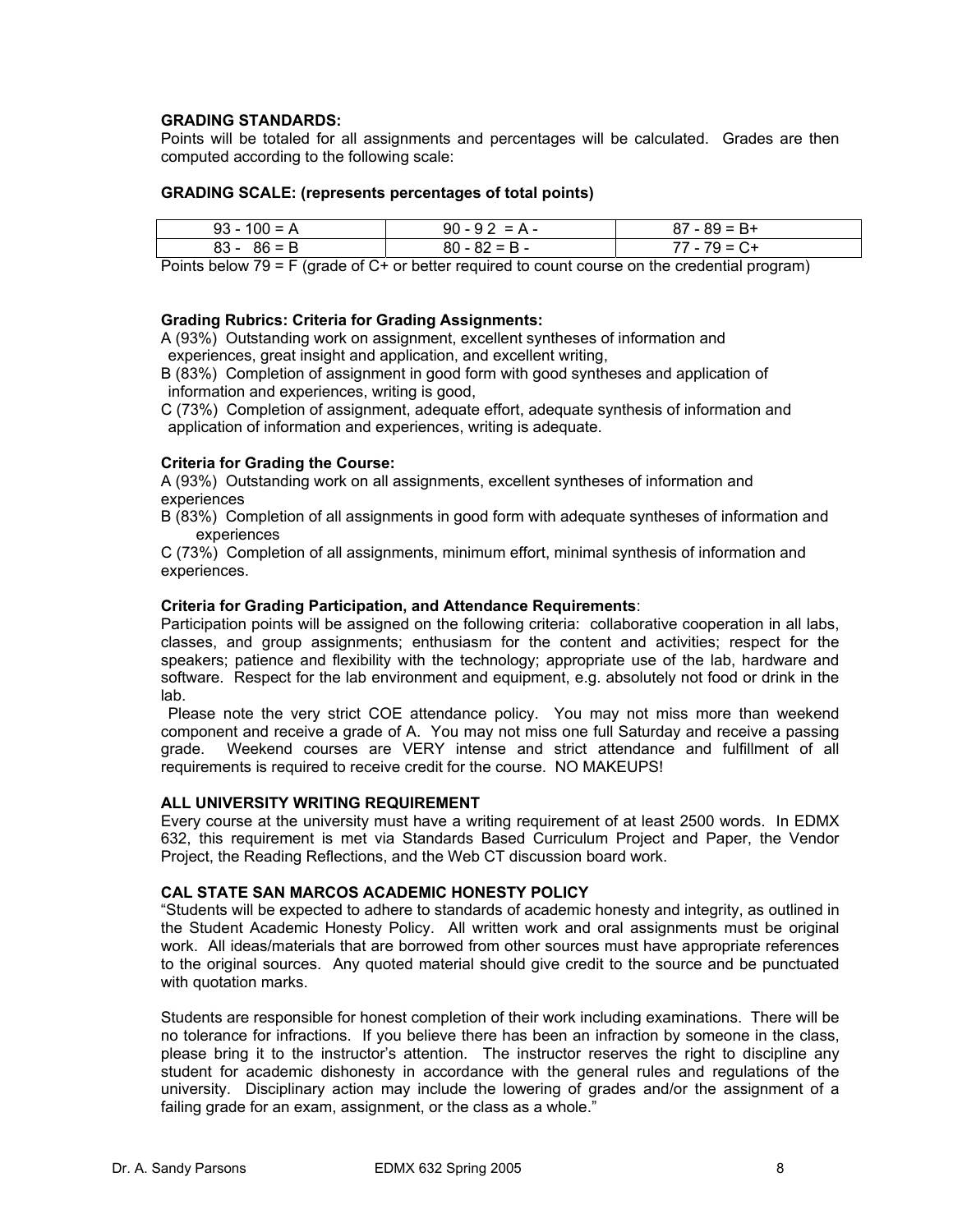# **ADMINISTRATIVE REQUIREMENTS OF STUDENTS:**

**COE Attendance Policy**: Please refer to the COE attendance policy above.

**Assignment Policy**: Each assignment is due on the date indicated on the syllabus. Keep a hard copy of each assignment turned in. Burden of proof of assignment completion is upon the student. Typically, no late work will be accepted, and if accepted point deductions will be applied.

**Note**: If you have **extraordinary circumstances** in your life which will impact upon your attendance or assignments, please let us know. If you have any questions or concerns, please contact the instructor.

• Plagiarism of any type will result in a failing grade. Students making unauthorized copies of copyrighted microcomputer software will receive a failing grade.

• Students are required to keep a copy of all work (including lab assignments requiring papers and responses) in case any work becomes lost. All proof of work accomplished is the responsibility of the student.

• Students must keep up with the assignments from week to week.

• Be sure to turn in your lab/activity sheet signed by a buddy or the professor for all lab assignments.

#### **Lab Etiquette**:

- **ABSOLUTELY NOT FOOD, DRINK, WATER, ETC. IN THE LAB AT ANY TIME**!!!! Students with food or drink in the lab will be **penalized participation and lab points**. Thank You.
- A collaborative professional considers his/her colleagues at all times. Much of the adaptive and assistive devices must be shared. Be sure to have each member of the group have hands-on with the devices and software in order to complete lab work.
- The major project for this course is collaborative. In real life, all team members must collaborate and participate in order to accomplish a completed grant application. Team members are expected to be considerate and group minded in scheduling working sessions to complete the grant proposal.
- Work must be divided fairly, a list of each member's contribution to the finished project must be provided at the end of the grant proposal.
- Please wash your hands before using any adaptive equipment, the keyboard membranes and switches are very sensitive. Also, do not write on top of the keyboard membranes.

**Note: the one principle of adaptive tech**: is it is going to malfunction; it will do so when you are in front of a group!